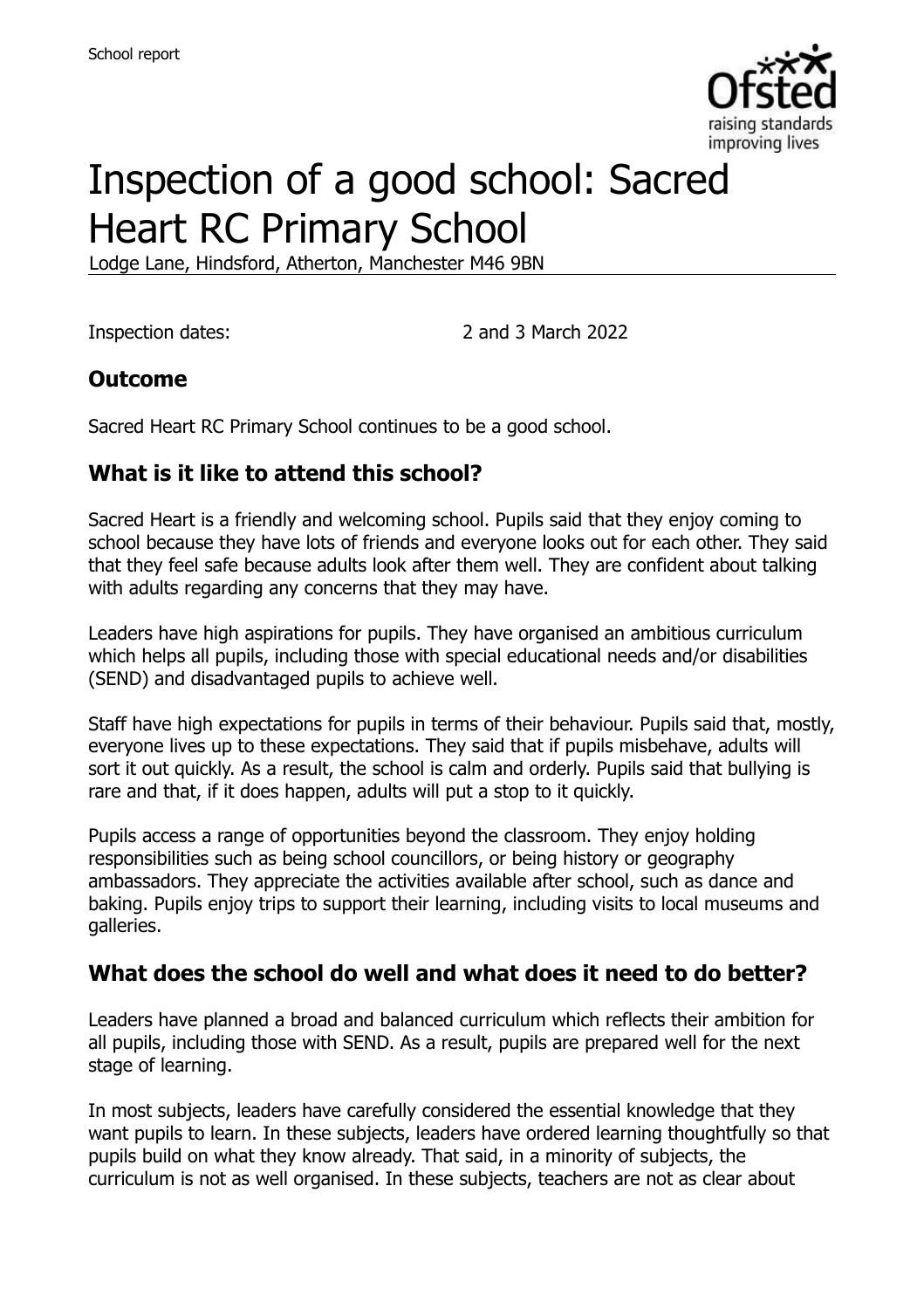

how pupils' learning builds on what they already know. This hinders teachers in their efforts to plan work that supports pupils to build on and deepen their knowledge.

Leaders have ensured that teachers have a strong knowledge of the subjects that they teach. Mostly, teachers revisit previous learning as a matter of routine. This ensures that pupils' earlier learning is secure, and that they can deepen their understanding of subjects over time. During lessons, staff check on how well pupils are learning the intended curriculum. Teachers address misconceptions quickly, and give support to pupils when needed.

Ensuring that pupils become confident and fluent readers remains a key priority for leaders. As soon as children arrive in the early years, they begin to learn how to recognise letters and sounds. Pupils, including children in the Reception class, practise their reading regularly with knowledgeable adults. Staff ensure that pupils read books that carefully match the sounds they are learning in class. This helps pupils to grow in confidence and develop their reading fluency. Those pupils who fall behind are identified quickly and supported well by staff, to help them to catch up. Pupils enjoy reading and they know why it is important. They benefit from listening to their teachers read carefully chosen texts. Pupils are proud to gain the weekly 'reading champion' award.

Leaders have ensured that there are systems in place to identify the needs of pupils with SEND quickly. Leaders have trained staff so that appropriate support is put in place to help these pupils both academically and socially. When necessary, leaders work closely with a range of external agencies, alongside parents and carers, to ensure that pupils with SEND benefit from the appropriate help.

Leaders think carefully about promoting pupils' wider development. Pupils learn about other faiths and cultures, such as Judaism and Hinduism. They understand the meaning of words such as 'democracy' and 'equality', and know why they are important. Pupils are proud of their work to support a range of charities including a local food bank. They value being rewarded for their personal achievements, such as being named on the class recognition board or receiving a 'golden ticket' for going 'above and beyond'.

Children settle into the early years quickly and happily. They are keen to learn and behave well. Similarly, pupils across the school generally display positive attitudes to their learning. If pupils lose concentration, adults calmly bring them back onto task. At lunchtime, pupils eat and play sensibly together.

Staff feel that they are supported well by leaders. They said that leaders consider their well-being and workload when making decisions. Members of the governing body have a suitable range of expertise and experience. This enables them to provide leaders with an appropriate level of support and challenge.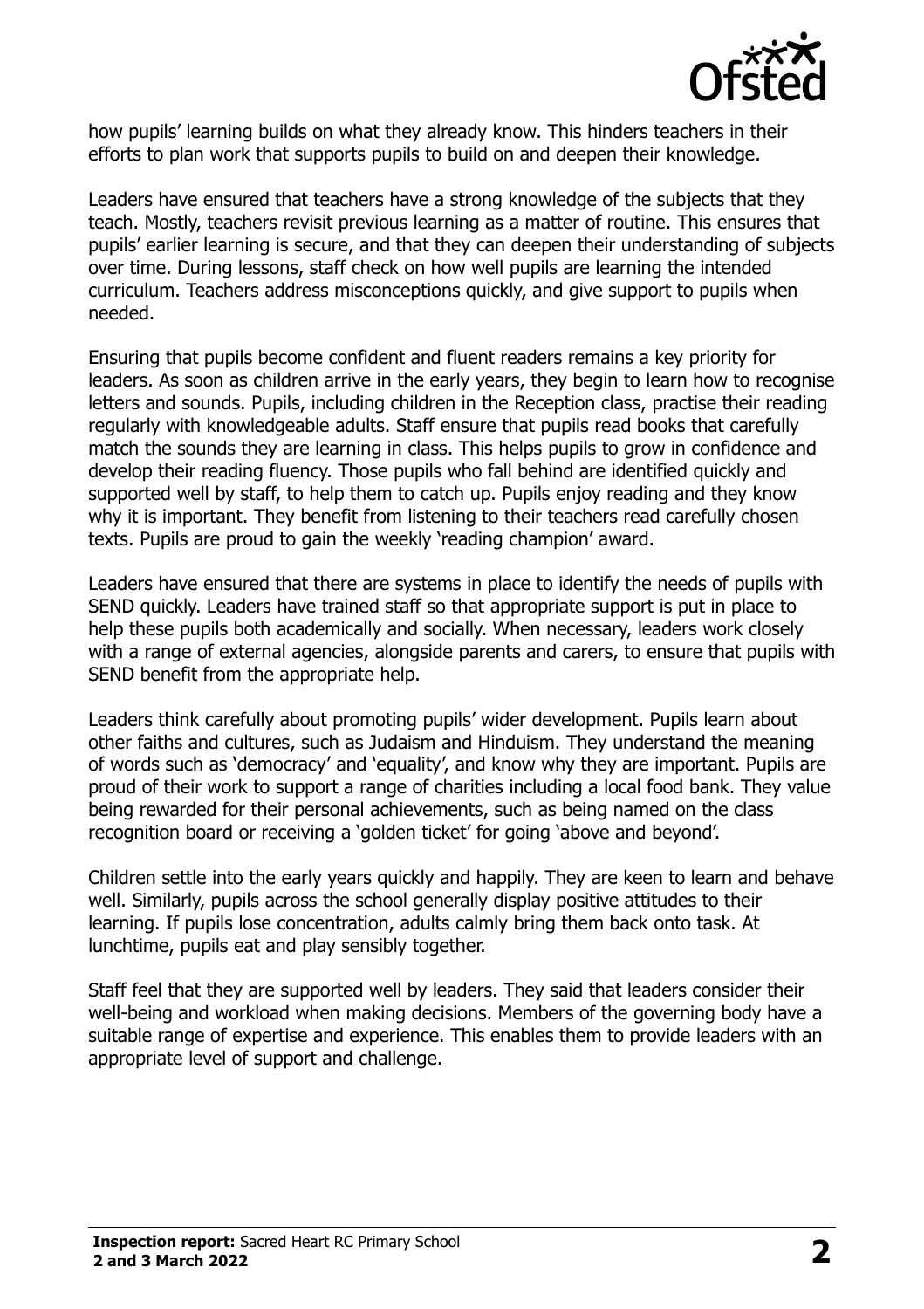

## **Safeguarding**

The arrangements for safeguarding are effective.

Leaders ensure that procedures to keep pupils safe are secure. Staff are trained well and they remain vigilant. They follow school policies, and know what to do if they have concerns about a pupil's well-being. They log concerns appropriately, so that these are followed up thoroughly. When necessary, leaders work effectively with outside agencies to support pupils and their families.

Pupils know how to stay safe. Through the curriculum they learn about how to stay safe online and using social media. They also learn from visiting speakers, such as representatives of the police service.

### **What does the school need to do to improve?**

## **(Information for the school and appropriate authority)**

 In a small number of subjects, leaders have not finalised their curriculum thinking. This means that teachers are not clear enough about the knowledge that leaders want pupils to know and remember. This hinders teachers in their efforts to design learning that builds on pupils' prior knowledge. Leaders should ensure that teachers have clarity on what pupils should be learning and when this learning should take place in these subjects, including the knowledge and vocabulary that pupils should understand.

#### **Background**

When we have judged a school to be good, we will then normally go into the school about once every four years to confirm that the school remains good. This is called a section 8 inspection of a good or outstanding school, because it is carried out under section 8 of the Education Act 2005. We do not give graded judgements on a section 8 inspection. However, if we find evidence that a school would now receive a higher or lower grade, then the next inspection will be a section 5 inspection. Usually this is within one to two years of the date of the section 8 inspection. If we have serious concerns about safeguarding, behaviour or the quality of education, we will deem the section 8 inspection as a section 5 inspection immediately.

This is the second section 8 inspection since we judged the school to be good in October 2011.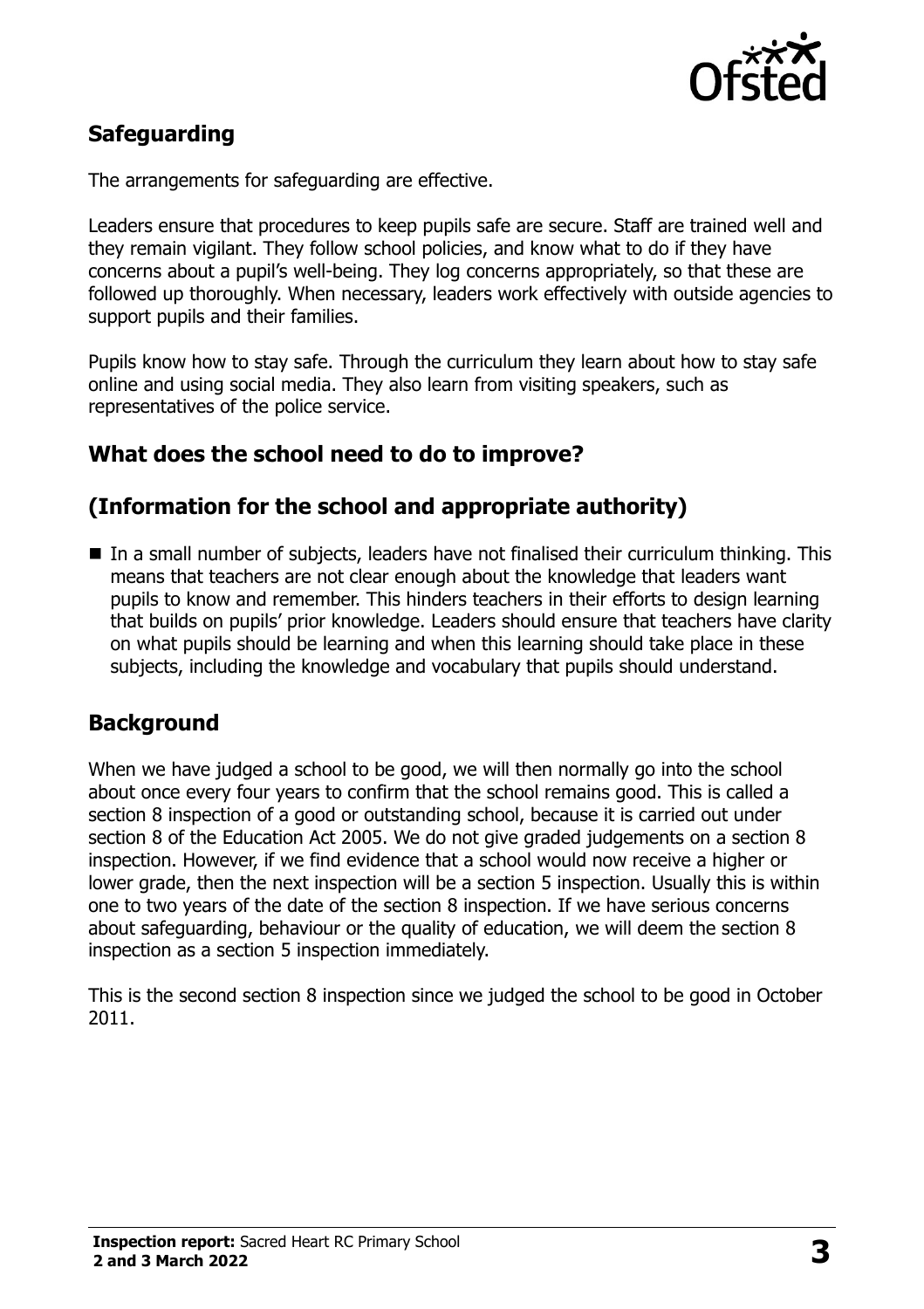

## **How can I feed back my views?**

You can use [Ofsted Parent View](https://parentview.ofsted.gov.uk/) to give Ofsted your opinion on your child's school, or to find out what other parents and carers think. We use information from Ofsted Parent View when deciding which schools to inspect, when to inspect them and as part of their inspection.

The Department for Education has further [guidance](http://www.gov.uk/complain-about-school) on how to complain about a school.

If you are the school and you are not happy with the inspection or the report, you can [complain to Ofsted.](https://www.gov.uk/complain-ofsted-report)

### **Further information**

You can search for [published performance information](http://www.compare-school-performance.service.gov.uk/) about the school.

In the report, '[disadvantaged pupils](http://www.gov.uk/guidance/pupil-premium-information-for-schools-and-alternative-provision-settings)' refers to those pupils who attract government pupil premium funding: pupils claiming free school meals at any point in the last six years and pupils in care or who left care through adoption or another formal route.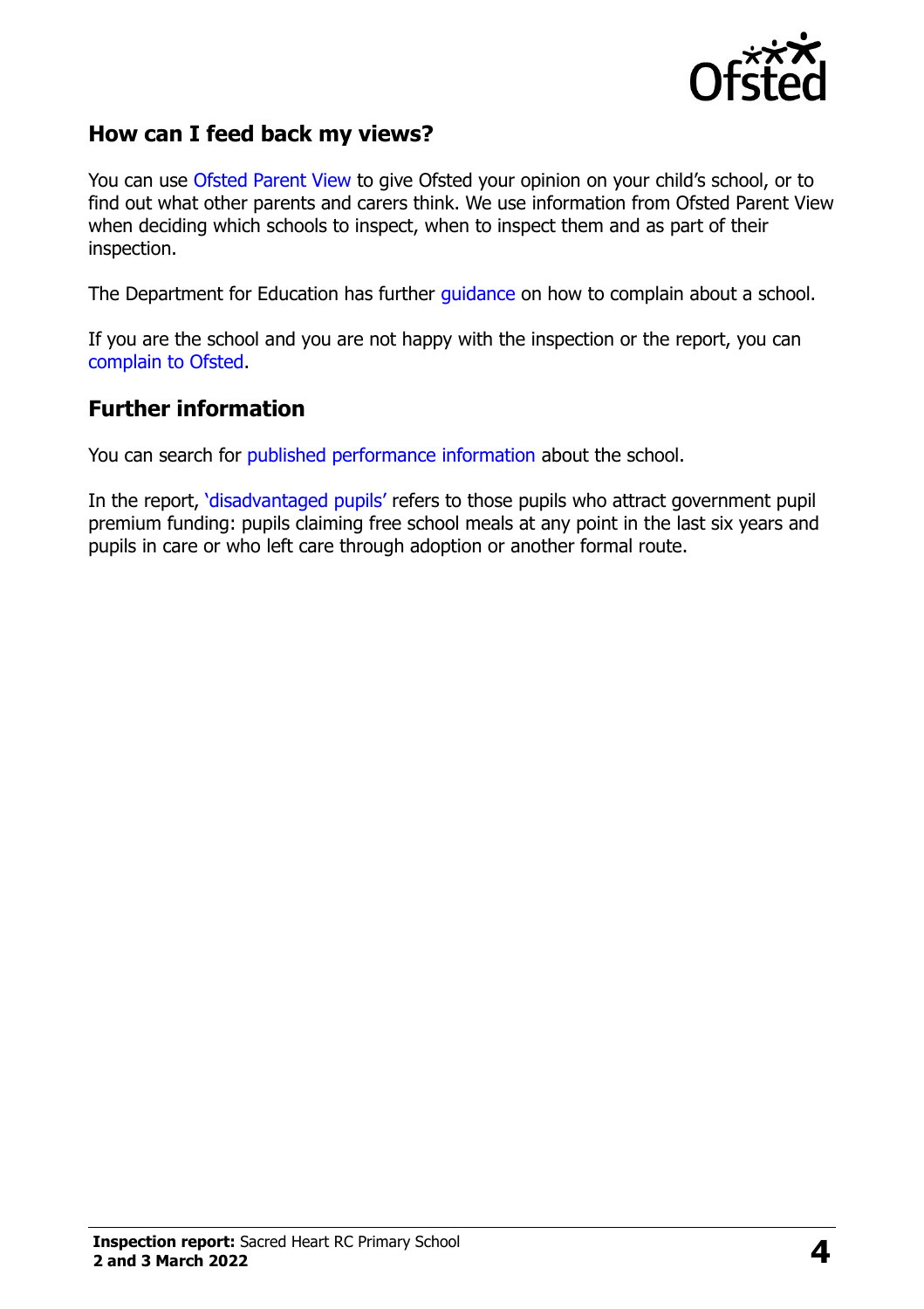

## **School details**

| Unique reference number             | 106499                                                               |
|-------------------------------------|----------------------------------------------------------------------|
| <b>Local authority</b>              | Wigan                                                                |
| <b>Inspection number</b>            | 10211118                                                             |
| <b>Type of school</b>               | Primary                                                              |
| <b>School category</b>              | Voluntary aided                                                      |
| Age range of pupils                 | 4 to 11                                                              |
| <b>Gender of pupils</b>             | Mixed                                                                |
| Number of pupils on the school roll | 177                                                                  |
| <b>Appropriate authority</b>        | The governing body                                                   |
| <b>Chair of governing body</b>      | <b>Josie Carter</b>                                                  |
| <b>Headteacher</b>                  | Ian McDermott                                                        |
| Website                             | www.athertonsacredheart.wigan.sch.uk                                 |
| Date of previous inspection         | 10 January 2017, under section 8 of the<br><b>Education Act 2005</b> |

## **Information about this school**

- The school is part of the Archdiocese of Liverpool. The last section 48 inspection was in January 2017.
- School leaders do not make use of alternative provision for pupils.

## **Information about this inspection**

- This was the first routine inspection the school received since the COVID-19 pandemic began. The inspector discussed the impact of the pandemic and has taken this into account in their evaluation.
- The inspector met with two members of the governing body, the headteacher, the deputy headteacher, subject leaders and other staff. The inspector took account of the responses to Ofsted's staff survey.
- The inspector spoke with a representative of the local authority and a representative of the Archdiocese of Liverpool.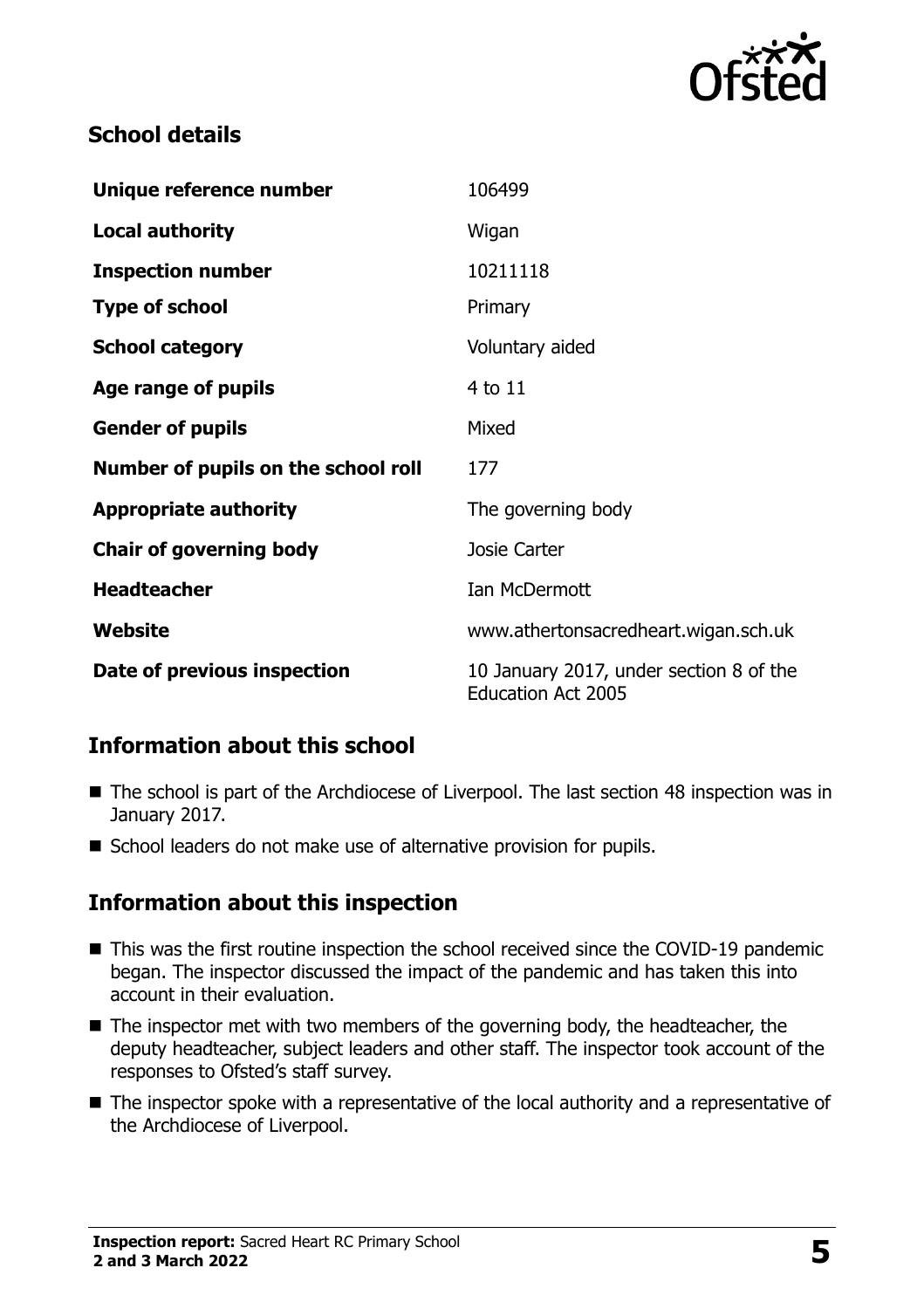

- $\blacksquare$  The inspector spoke with pupils to gather their views about the school. They spoke with parents and carers at the beginning of the school day. The inspector also considered the responses to Ofsted's Parent View.
- The inspector checked on safeguarding procedures and related documentation. They observed pupils' behaviour around school, and considered information relating to pupils' attendance and behaviour.
- The inspector considered a range of other school documentation, including leaders' self-evaluation and plans for improvement.
- The inspector completed deep dives in early reading, mathematics and art and design. As part of this work, the inspector visited lessons and spoke with subject leaders and teachers about the curriculum. The inspector reviewed pupils' work and spoke with them about their learning. The inspector also observed pupils read to a trusted adult.

#### **Inspection team**

Gary Bevin, lead inspector **Her Majesty's Inspector**